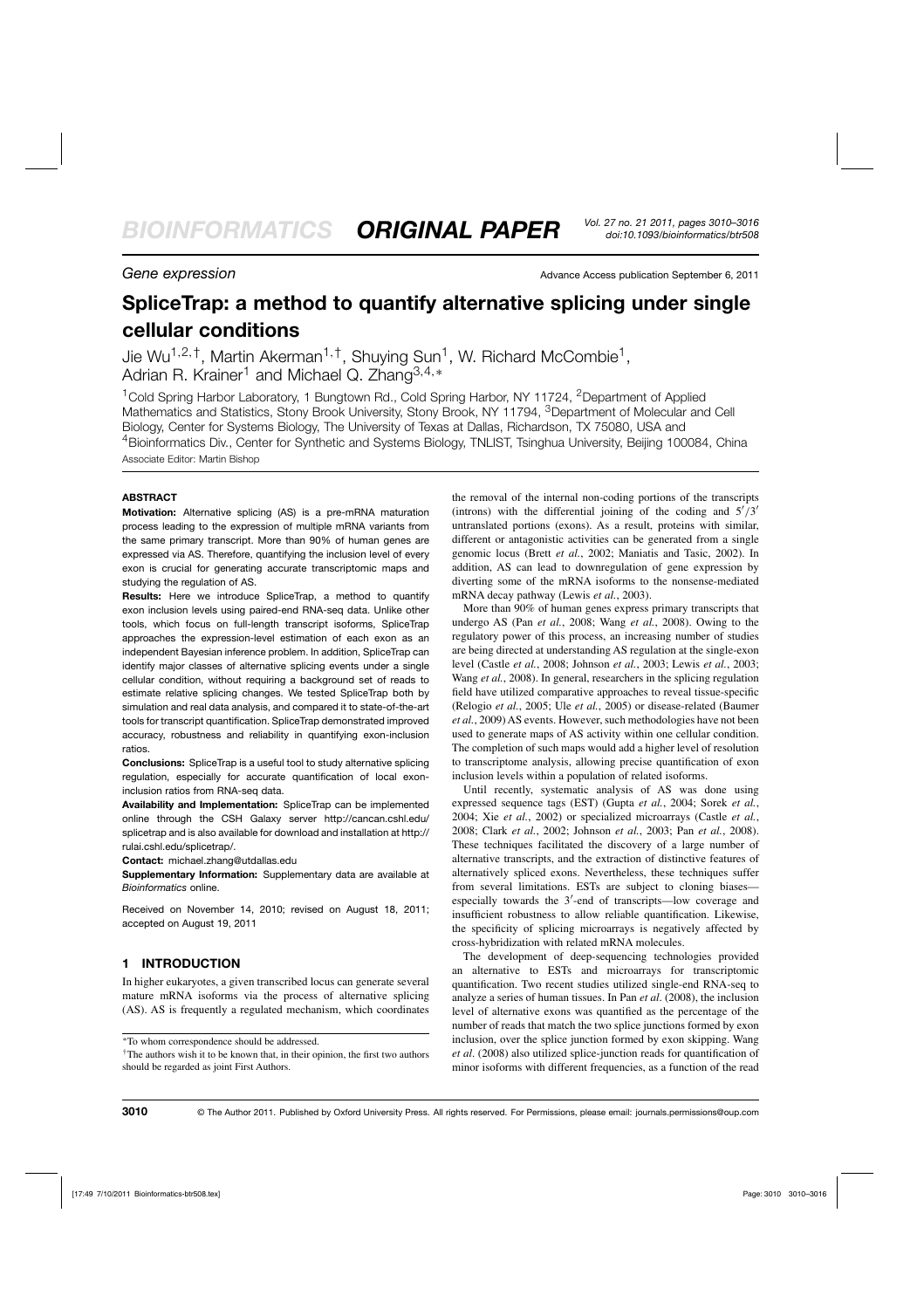coverage or RPKM (reads per kilobase of exon per million mapped reads. Although both studies demonstrated improved coverage relative to microarrays and ESTs, they utilized only isoform-specific reads, leaving out the majority of reads, which map to common exons of different isoforms.

An improved version of the deep-sequencing technique utilizes paired-end tags (Fullwood *et al.*, 2009), which allows a significant gain of coverage and a reduction in read ambiguity through the generation of linked tag pairs that span longer stretches of sequenced template. This technology is especially suitable for AS profiling, because many exon-mapped tags are expected to span splice junctions, and these can be exploited to improve AS quantification.

Two recent methods exploit paired-end sequencing information for transcript quantification: Cufflinks (Trapnell *et al.*, 2009), which is based on a previous RNA-seq model for single-end reads (Jiang and Wong, 2009) and Scripture (Guttman *et al.*, 2010). Both can reconstruct transcript structures using directed graphs, and assign FPKM (fragment per kilobase of exon per million mapped reads) or RPKM values to every transcript, without relying on a reference genome. Cufflinks uses a mathematical model to identify alternatively spliced transcripts at each gene locus. Scripture employs a statistical segmentation model to distinguish expressed loci, and filters out experimental noise. Both methods were originally designed to identify and quantify full-transcript expression levels, but in our tests they appear not to be optimal for inferring local exoninclusion ratios, presumably due to limited transcript coverage and sequencing noise.

Here we introduce SpliceTrap, a method to quantify local exon inclusion levels in paired-end RNA-seq data. SpliceTrap generates alternative splicing profiles for different splicing patterns, such as exon skipping, alternative 5' or 3' splice sites, and intron retention. It utilizes a comprehensive human exon database called TXdb (see Section 2) to estimate the expression level of every exon as an independent Bayesian inference problem. Unlike microarraybased methods, SpliceTrap relies on RNA-seq, and therefore it can determine the inclusion level of every exon within a single cellular condition, without requiring a background set of reads.

We tested SpliceTrap both by simulation and real data analysis. Compared to Cufflinks and Scripture, it demonstrated improved accuracy, robustness and reliability in quantifying a large fraction of AS activity. In particular, SpliceTrap is suitable for studying changes at the single-exon levels and it can facilitate the discovery of nearby *cis*-regulatory elements in diverse applications. SpliceTrap can be implemented online through the CSH Galaxy (Goecks *et al.*, 2010) server http://cancan.cshl.edu/splicetrap and is also available for download and installation at http://rulai.cshl.edu/splicetrap/.

### **2 METHODS**

#### **2.1 Database construction**

To quantify exon-inclusion levels, we designed an exon-trio database called TXdb. First, we captured all known transcripts encoded by every human gene (Fig. 1A and B), using annotations from RefSeq (Pruitt *et al.*, 2007) (downloaded from the UCSC genome browser, hg18) and the EST-based AS database dbCASE (Zhang *et al.*, 2007). Second, to account for every possible exon-skipping event, we subdivided each transcript set (i.e. encoded by the same gene) into exon trios, by sliding a 3-exon window along the transcript (Fig. 1C). In particular cases in which an exon was flanked by more than one assembly of flanking exons, every possible combination was represented in



**Fig. 1.** TXdb assembly. (**A**) From a given gene expression locus (blue strip) (**B**) we extracted all the known transcript isoforms using available transcriptome annotations. (**C**) Using a 3-exon sliding window, we subdivided the transcript isoform population into exon trios, accounting for all known transcriptomic variability. Every exon trio is then used as an independent mappable unit, wherein the middle exon (red block) is queried for alternative splicing activity and the flanking exons (blue blocks) are treated as constitutive exons. (**D**) Two isoforms are constructed for each trio. Every exon-skipping event is represented by an inclusion isoform  $(f_1)$ and a skipping isoform  $(f_2)$  which comprise a pair of flanking exons  $(E1,$ E3) and an alternative exon (E2) present in  $f_1$  but not in  $f_2$ . To examine additional types of alternative splicing, such as (E) alternative 5' splice sites, (F) alternative 3' splice sites, and (G) intron retention, we generated exon duos to compare extended isoforms to shortened isoforms. (H) SpliceTrap can detect consecutive alternative exons. When the alternative exon *a* or *b* is used as a flanking exon in an exon trio  $(f_{1a}, f_{2a}, f_{1b} \text{ and } f_{2b})$ , if it is skipped, the exon trio will not pass the coverage cutoff, and thus will not be considered to be reliable. However, if substitute exon trios are present in TXdb  $(f'_{1a},$  $f'_{2a}$ ,  $f'_{1b}$  and  $f'_{2b}$ ), when  $f'_{1a} > f'_{2a}$  and  $f'_{1b} < f'_{2b}$  or vice-versa (referring to their expression levels), exon *a* and *b* are mutually exclusive. Or, if  $f'_{1a} < f'_{2a}$  and  $f'_{1b} < f'_{2b}$ , they are skipped together.

TXdb as a separate case. About 20% of the exons in TXdb are represented by more than one assembly of flanking exons (i.e. trios or duos). The pie charts in Supplementary Figure S1 show the types and numbers of exons represented by one or multiple assemblies.

Next, we formatted the database to allow quantification of exon skipping (CA: cassette exon). We assumed that the middle exon was a cassette exon (E2) (regardless of whether it is annotated as alternatively or constitutively spliced) and the flanking exons (E1 and E3) are constitutive exons. Accordingly, each exon trio in TXdb was represented by two sequences (Fig. 1D): an inclusion isoform (*f*1) with all three exons; and a skipping isoform  $(f_2)$  comprising the flanking exons only. The first and last exons from every transcript were filtered out, because transcriptomic variability in these areas is primarily due to alternative transcription initiation or polyadenylation, rather than to AS *per se*. By using TXdb as a mapping database, we can approach every exon as an independent case to estimate its AS level.

Based on this concept, we extended TXdb for detecting other types of AS patterns (AA: alternative 3' splice site, AD: alternative 5' splice site. IR: intron retention). To analyze AD (Fig. 1E) and AA (Fig. 1F) we compiled exon duos (rather than trios), setting *f*<sup>1</sup> as the extended isoform (spliced via the proximal splice site), and  $f_2$  as the shortened isoform (spliced via the distal splice site). In addition, to account for IR (Fig. 1G), we defined  $f_1$  as the intron-retaining isoform, and *f*<sup>2</sup> as the spliced isoform.

To estimate the extent to which the trio/duo assemblies can capture local AS variability, we downloaded the compendium of AS events from the AStalavista website (http://genome.crg.es/astalavista/)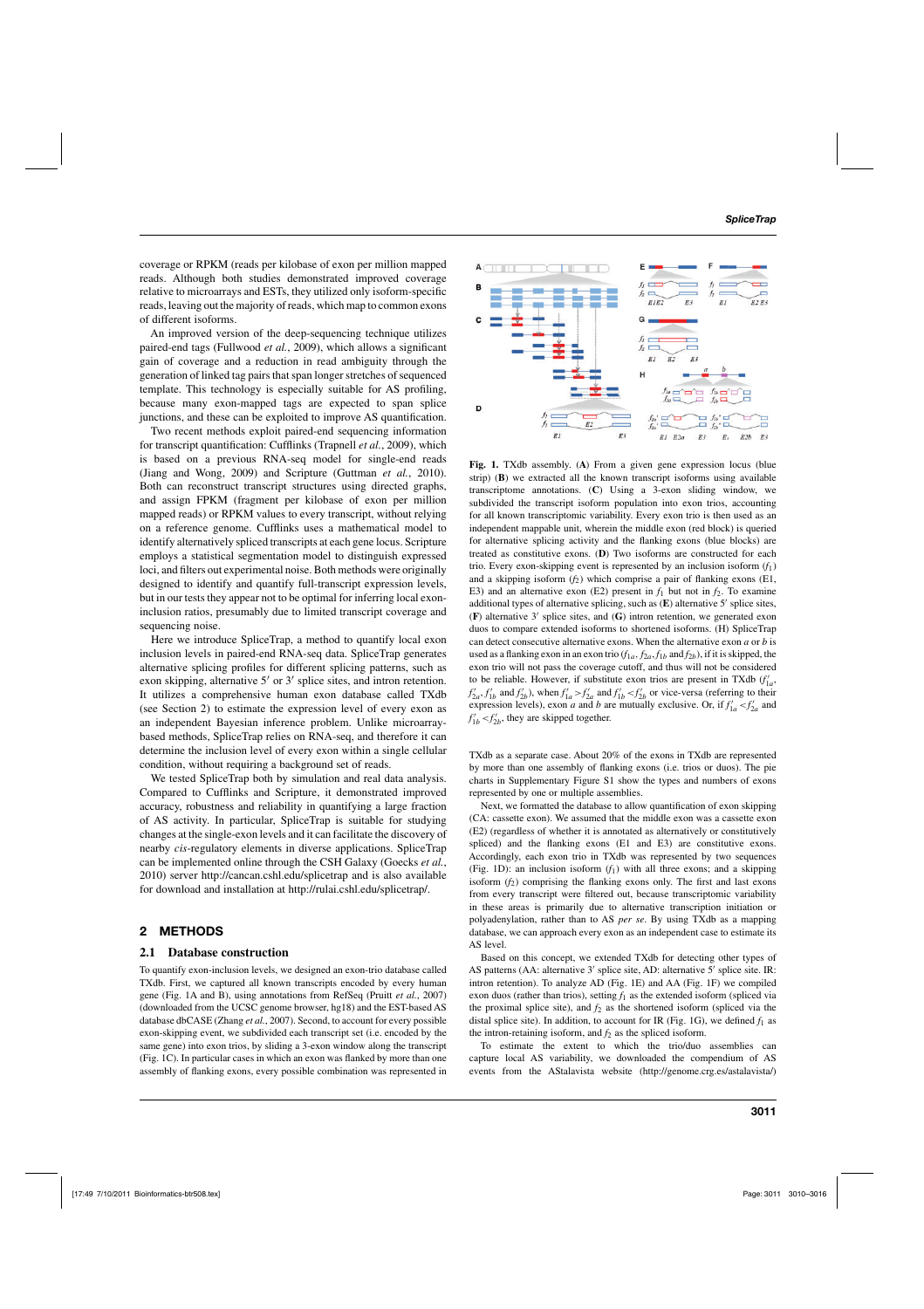(Sammeth *et al.*, 2008). For hg18, we counted the numbers of events that could be represented in the format of exon trio/duo. About 74.14% of the events from RefSeq accounted for single-exon AS events, all of which were covered by TXdb with a single exon trio/duo. When ESTs annotations were included, the percentage of covered events was 64.2%. It is important to note that some EST-based annotations might be of poor quality, as a result of noise in EST libraries (Sugnet *et al.*, 2004). In SpliceTrap, ESTs are used only as mapping references, and not as a sole means to predict AS events; in this way, EST-based predictions can be confirmed if they align with a substantial number of RNA-seq reads. In addition, 9.82% of the RefSeq AS events in AStalavista (8.96% with ESTs) could be described by combining two entries in TXdb (e.g. consecutive CAs), and 2.9% (RefSeq only) or 1.97% (ESTs included) corresponded to assemblies of three or more exon trios/duos. The rest corresponded to more complex AS events that could not be handled directly by TXdb.

Complex AS events (i.e. involving two or more exon trios/duos) can be investigated by further comparing SpliceTrap quantifications. For example, Figure 1H illustrates two consecutive exons that are alternatively spliced. If either of them is skipped, the respective exon trios would not pass the coverage cutoff (see Section 2.3 for details). However, if annotations exist, the inclusion ratio may be quantified based on substitute exon trios available in TXdb (Supplementary Fig. S1). By comparing the inclusion ratios of both exons, one may detect if they are mutually exclusive or skipped together. It is important to note that the ability of SpliceTrap to detect complex AS events is limited, and depends on the availability of AS annotations to generate several trios/duos for each examined exon. For this reason, we recognize that some AS events may be overlooked, especially if they involve more than two consecutive alternative exons.

The final assembly of TXdb for hg18 comprises a total of 167 445 CA candidates, of which 11 812 have CA annotation, and the remaining 155 633 are annotated as constitutive exons (CS, to be examined whether they are in fact skipped). In addition, TXdb comprises 8667 AA, 4838 AD, and 1170 IR candidates, based on annotations from dbCASE or RefSeq. All together, SpliceTrap contains 224 995 exon trios (or duos) embodying transcript variability from 182 560 human exons (Supplementary Table S1).

Finally, we wish to bring to the reader's attention that since ∼6% of the exons in TXdb are uniquely annotated in dbCASE, a slight bias towards the 3'-end of the transcript may exist, especially for AAs, ADs and IRs, which are generally unique to dbCASE (Supplementary Table S1). TXdb is available online as part of the SpliceTrap package at http://rulai.cshl.edu/splicetrap/.

#### **2.2 A Bayesian model to estimate inclusion ratios**

In a paired-end RNA-seq experiment, a fragment is defined as a sequence segment encompassed between the first and last nucleotides of a read-pair. We assume that for each exon trio/duo, the positions of the mapped fragments follow a uniform distribution, and that their sizes follow a nearly normal distribution that depends upon the experimental protocol. Based on these assumptions, a fragment *j* can be described as a vector  $r_i$ : $(b_i, s_i)$ , where  $b_i$ and *sj* denote the beginning position and size of the fragment, respectively.

Then, for every exon trio (or exon duo), we define the set of all possible isoforms as  $F = \{f_1, f_2\}$ , where  $f_1$  is an inclusion (or extended) isoform, and  $f_2$  is a skipping (or shortened) isoform (Fig. 1). The lengths and the relative expression levels of these isoforms are  $L = \{L_1, L_2\}$  and  $E = \{e_1, e_2\}$ . Accordingly, the probability of observing an isoform *i*, given the expression level *E*, can be written as:

$$
P(f_i|E) = \frac{e_i \cdot L_i}{e_1 L_1 + e_2 L_2} \tag{1}
$$

Let *m* be the number of fragments  $R = \{r_i, j = 1, 2, \dots, m\}$  that can be mapped to *F*. Given that for each fragment  $r_j$ : $(b_j, s_j)$ ,  $b_j$  and  $s_j$  are independent, the probability of observing *rj*, given an isoform *fi*, is:

$$
P(r_j|f_i, E) = P(b_j|f_i, E)P(s_j|f_i, E) = P(b_j|f_i, E)P(s_j) = \frac{1}{l_i}P(s_j)
$$
 (2)



**Fig. 2.** SpliceTrap Pipeline. This chart illustrates the order and interrelation among the different tasks performed by SpliceTrap. Squares represent mapping steps; diamonds are filtering steps; ellipses are prior-information models; rounded-corner rectangles represent steps in the Bayesian model.

where  $l_i$  is the effective length of  $f_i(l_i = L_i - s_i + 1)$ , and  $P(s_i)$  is the probability of observing a fragment size  $s_i$  in the experiment. Note that if only one end can be mapped to  $f_i$ , then  $P(s_i)$  is set as 1 to ignore fragment-size information. For all isoforms in *F*, we can write  $P(r_i|E)$  as:

$$
P(r_j|E) = \sum_{f_i \in F} P(r_j|f_i, E)P(f_i|E) = \sum_{f_i \in F} \left( \frac{1}{l_i} \cdot P(s_j) \cdot \frac{e_i \cdot L_i}{e_1 L_1 + e_2 L_2} \right) \tag{3}
$$

So for the whole data, we can write:

$$
P(R|E) = \prod_{r_j \in R} P(r_j|E)
$$
\n<sup>(4)</sup>

Provided the prior distribution of *E* (see Section 2.4), a Bayesian posterior function can be written as:

$$
P(E|R) \propto \prod_{r_j \in R} P(r_j|E) \times P(E) \tag{5}
$$

Then, we can maximize  $P(E|R)$  to estimate the inclusion ratio  $e_1$  for every exon.

Note that throughout the text we refer to  $P(s_i)$  as FSM (Fragment-Size distribution Model), and to  $P(E)$  as IRM (Inclusion-Ratio distribution Model), both of which are prior distributions and will be further described in Section 2.4.

#### **2.3 Pipeline design**

We designed a simple pipeline to run SpliceTrap (Fig. 2). We started by mapping the read-pairs onto TXdb. For this purpose, we independently aligned every read to the inclusion/skipping isoforms in TXdb using Bowtie (Langmead *et al.*, 2009). Then, the fragments unambiguously mapped to single exons were used to build a FSM (Section 2.4).

To filter out poorly covered exon trios, we applied a dynamic, exon-sizedependent cutoff strategy (Supplementary Fig. S2 and Section 3.1). Basically, we applied different coverage thresholds to every exon, such that the size of the exon and the coverage are inversely correlated. As an extreme example, an exon that is shorter than a read would need to be covered several times to be reliable. However, very long exons may be partially covered and still be reliable. Accordingly, we filtered exon trios with poorly covered flanking exons E1 and E3, but we did not require minimal coverage for exon E2 (i.e. the exon under consideration). This filtering method is intended to reduce noise resulting from rarely expressed transcripts, truncated transcripts, DNA contamination, wrongly mapped reads, etc., while avoiding unnecessary loss of information from exons with good coverage (details in Section 3.1).

Next, we maximized Equation 4 for every exon trio, utilizing all the mapped reads and the FSM to estimate the exon inclusion ratios. Finally,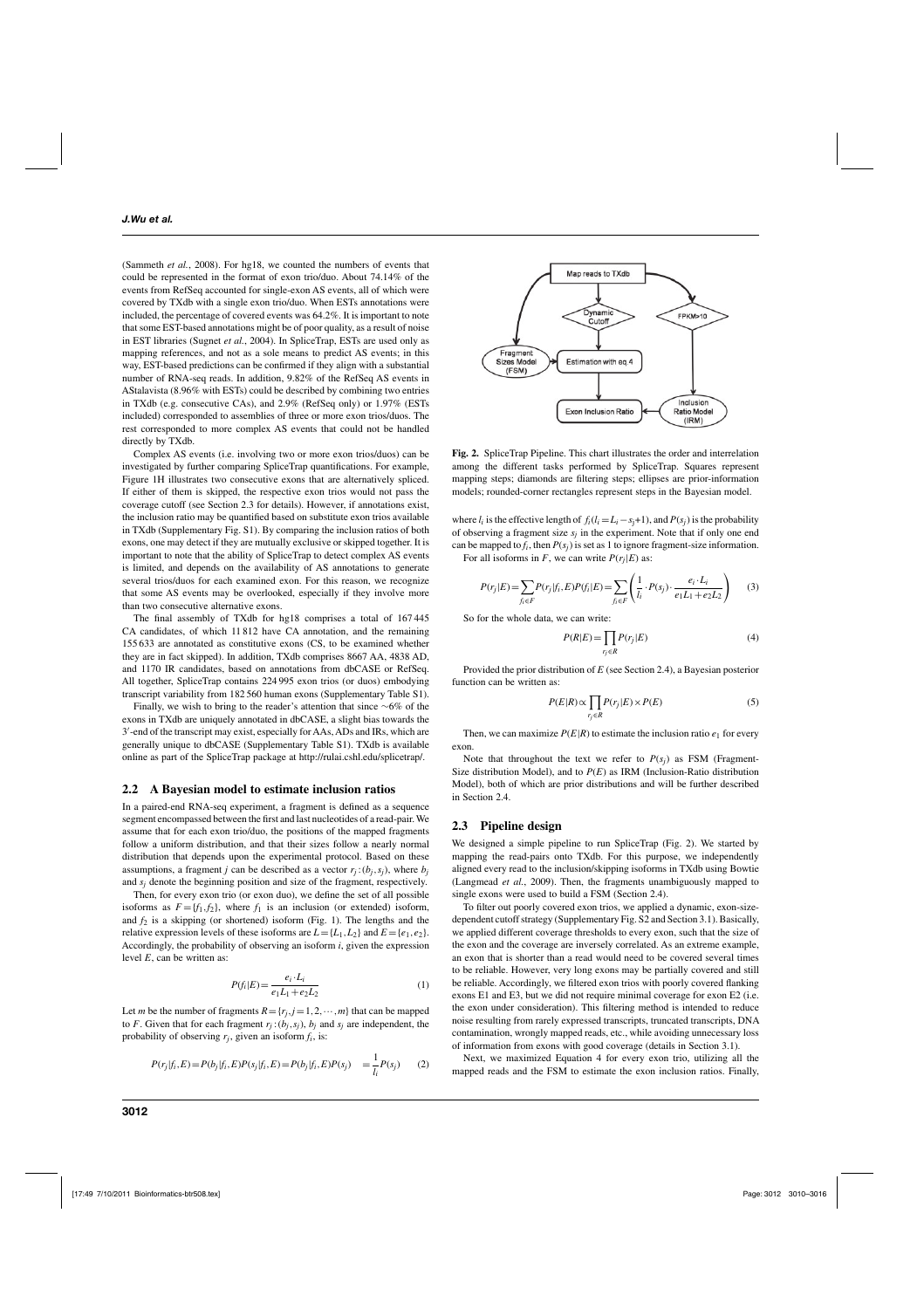to reduce variability noise, we corrected the results with an inclusionratio distribution model (IRM) derived from high-confidence data (see Section 2.4).

### **2.4 Prior information models (FSM and IRM)**

To generate FSMs, we took all the fragments uniquely mapped within the boundaries of constitutive exons (i.e. not spanning across splice junctions) and extracted the fragment sizes according to the positions of the reads. Finally, the occurrence of each fragment size was recorded to generate the distribution. The FSM distribution can be affected by variations in the experimental protocols. In previous studies, it was approximated as a normal distribution (Trapnell *et al.*, 2010); however, to increase prediction accuracy, we chose to derive the FSMs directly from the dataset under study.

We generated IRMs for every type of splicing pattern separately (Supplementary Fig. S3). Essentially, after mapping RNA-seq data onto TXdb, we selected the highest covered exon trios (FPKM > 10) and estimated their inclusion ratios using Equation 4 (Supplementary Fig. S3A–D). As a control, we also generated IRMs with Cufflinks (Supplementary Fig. S3E– H). Notably, the distributions were very similar with both methods. To avoid overfitting, we smoothed the IRMs by fitting beta distributions (Supplementary Fig. S3I–L) to the histograms, which were then used in subsequent correction steps. Note that there is no specific IRM for CS, because every CS is examined as a potential CA with a CA IRM.

#### **2.5 Metrics for accuracy testing**

To test the ability of SpliceTrap to discriminate alternative from constitutive exons with inclusion ratios, we designed a series of metrics based on TXdb annotations. The assumption is that exons annotated as CA are enriched within the fraction of exons with inclusion ratio  $ir < 1$ , and conversely, exons annotated as CS are included at approximately  $ir = 1$ .

*Cassette exon discovery rate (CAD)*: this metric is analogous to the Positive Predictive Value (PPV). Given an  $ir < 1$ , all cassette exons above this *ir* are true positives (*CAir* denotes the number), whereas all constitutive exons above the same *ir* are false positives  $(CS_{ir})$ ; then,

$$
CAD_{ir} = \frac{CA_{ir}}{CA_{ir} + CS_{ir}}\tag{6}
$$

*Constitutive exon discovery rate (CSD)*: by analogy to the False Positive Rate, above a certain  $ir(ir < 1)$ , all constitutive exons are false positives (the number of which is denoted by  $CS_{ir-1}$ ), whereas all constitutive exons at  $ir = 1$  are true negatives  $(CS_{ir=1})$ , because these are reported as constitutively spliced, then *CSDir* can be written as:

$$
CSD_{ir} = \frac{CS_{ir-1}}{CS_{ir-1} + CS_{ir-1}}
$$
 (7)

*Specificity (SP)*: using the definitions above, we calculate the specificity, which is nearly the converse case of CSD:

$$
SP_{ir} = \frac{CS_{ir=1}}{CS_{ir<1} + CS_{ir=1}}
$$
 (8)

# **3 RESULTS**

SpliceTrap is a tool specifically designed to detect local alternative splicing activity and quantify exon-inclusion ratios. Below, we present both simulations and data analysis demonstrating that SpliceTrap is highly accurate, reliable and robust, and we also compare it to state-of-the-art RNAseq analysis tools.

#### **3.1 Simulation of inclusion-ratio quantification**

We carried out a simulation in order to test the accuracy of SpliceTrap compared to other methods. A series of exon trios was generated by analogy to TXdb. For every exon trio, the flanking

| Method      | Correlation coefficient |                   | Mean absolute error |                   |
|-------------|-------------------------|-------------------|---------------------|-------------------|
|             | 36 <sub>nt</sub>        | 75 nt             | 36 <sub>nt</sub>    | $75$ nt           |
| <b>RPKM</b> | $0.76 \pm (0.18)$       | $0.75 \pm (0.14)$ | $0.16 \pm (0.11)$   | $0.17 \pm (0.06)$ |
| Cufflinks   | $0.83 \pm (0.13)$       | $0.78 \pm (0.12)$ | $0.11 \pm (0.03)$   | $0.16 \pm (0.03)$ |
| Scripture   | $0.72 \pm (0.22)$       | $0.61 \pm (0.19)$ | $0.18 \pm (0.10)$   | $0.25 \pm (0.09)$ |
| <b>MLE</b>  | $0.84 \pm (0.14)$       | $0.79 \pm (0.12)$ | $0.10 \pm (0.05)$   | $0.15 \pm (0.03)$ |
| SpliceTrap  | $0.87 \pm (0.14)$       | $0.83 \pm (0.12)$ | $0.11 \pm (0.05)$   | $0.13 \pm (0.04)$ |

exons (E1 and E3) were fixed to a size of 120 nt (the average exon size in TXdb) whereas the middle exons (E2) varied in size from 9 to 500 nt. For these isoforms, we set expression levels based on the distribution of inclusion ratios. We selected the IRM for CA, which is the most common AS type (Supplementary Fig. S3I).

To simulate an RNA-seq experiment, we randomly fragmented the isoforms into overlapping fragments of sizes following a  $N(200, 15^2)$  distribution (by analogy to typical paired-end datasets), and preserved only the 75 (or 36) nt ends of each fragment as readpairs. For every exon trio, the number of reads was adjusted to achieve exon coverage between 0 and 10. All together, we ran a total of 5555 simulations with different combinations of middle-exon size and coverage per tested method. For each simulation, 1000 repeats were made, and then the Pearson correlation coefficient (PCC) and the mean absolute error between the predicted and expected inclusion ratios were calculated for accuracy evaluation.

We evaluated five different methods (Table 1): a naïve method based on RPKM counts alone (Wang *et al.*, 2008); Cufflinks (Trapnell *et al.*, 2009); Scripture (Guttman *et al.*, 2010); a maximum likelihood estimation model (MLE) (SpliceTrap using uniform IRM and FSM models); and SpliceTrap. (see Supplementary Method 1.2 for the implementations of Cufflinks and Scripture). Our simulation demonstrated that SpliceTrap can outperform all the other methods, with higher PCCs and lower mean errors (Table 1). We observed that using 36 nt or 75 nt reads, the average PCC of SpliceTrap was the highest (0.83–0.87) compared to RPKM (0.75–0.76), Cufflinks (0.78–0.83) and Scripture (0.61–0.72). In addition, we noticed that by adding prior information (i.e. the full Bayesian model) we obtained better results compared to MLE alone (0.79–0.84) providing evidence for the contribution of the prior-information models to the estimations. A similar pattern can be found in the mean absolute errors, where SpliceTrap attained the lowest errors  $(0.11-0.13)$  compared to the rest of the tools  $(0.11-0.25)$ .

Next, we carried out simulations for the other three major types of AS patterns (Supplementary Table S3). We kept the same parameters, except for the IRM models, which were adjusted to each splicing type (Supplementary Fig. S3). In all cases, the error means and PCCs obtained were similar to those calculated using a CA IRM with 36 nt and 75 nt reads. (Supplementary Table S3), indicating that SpliceTrap can be used to investigate different splicing patterns.

Notably, these simulations revealed a general association between the prediction accuracy, the size and the coverage of the exons (Supplementary Fig. S4). Specifically, whereas smaller exons required higher coverages, low-coverage but larger exons achieved comparable accuracies. This resulted in a power-law-shaped surface, both for the mean error and the PCC, which was independent of the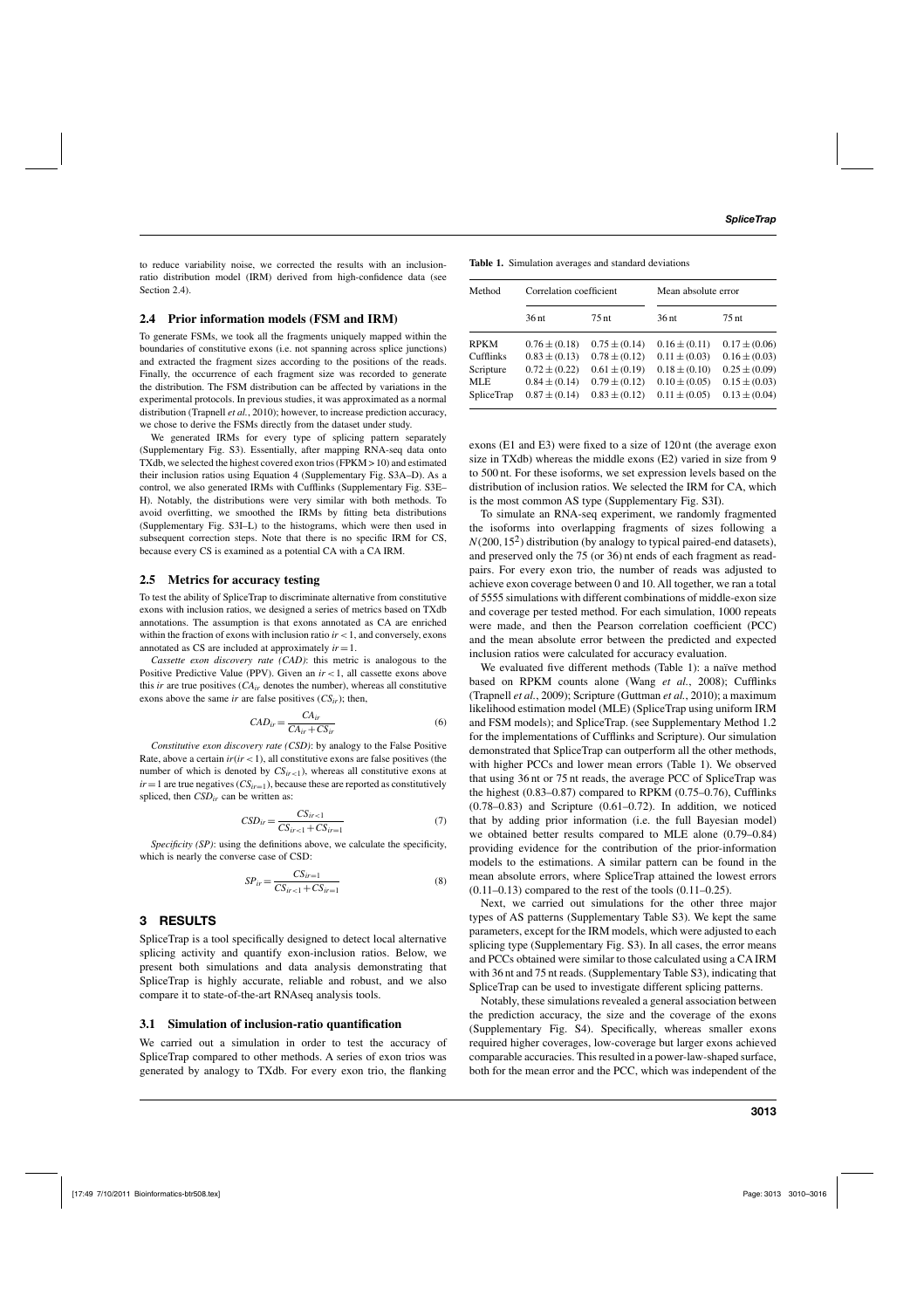

**Fig. 3.** Distribution of inclusion ratios (**A**) and number of detected exon trios (**B**) based on RNA-seq data from HeLa cells (36 nt paired-end). The colors correspond to dynamic cutoffs from 0.1dc to 0.9dc.

method used (Supplementary Fig. S4). We took advantage of this observation and designed a dynamic cutoff strategy accordingly. Using the simulation results shown in Supplementary Figure S4A, cutoff curves were derived at different PCCs ranging from 0.1 to 0.9 (Supplementary Fig. S2). For convenience, these dynamic cutoff curves are referred to as 0.1dc to 0.9dc throughout the text. Basically, for every exon in the data, we required a minimum coverage, depending on its size. Smaller exons required higher coverage, and larger exons required lower coverage. In short, this procedure should filter out most of the noise, and yet avoid unnecessary loss of exons that are partially covered, albeit by a sufficient number of reads.

#### **3.2 Running SpliceTrap with RNA-seq data**

To experimentally test SpliceTrap and compare it to other methods, we generated more than 60 million 36 nt paired-end reads using HeLa cell RNA (see Supplementary Methods 1.1). We applied SpliceTrap to these data, using dynamic cutoffs from 0.1dc to 0.9dc (Fig. 3 and Supplementary Fig. S2). We noticed that in general, the distributions of the inclusion ratios had a 'U' shape (Fig. 3A) which was also observed using Cufflinks (Supplementary Fig. S3E–H) and in other studies based on ESTs (Peng *et al.*, 2008). This means that in the sample analyzed, the exons tended to be highly included (i.e. constitutive) or fully skipped from the transcripts. Nevertheless, a substantial proportion of the exons showed intermediate inclusion levels, regardless of the stringency of the dynamic cutoff.

In addition, we noticed that the number of selected exon trios did not vary dramatically within the range of lower dynamic cutoffs (0.1dc–0.6dc) although it dropped considerably above 0.7dc. Based on these observations, we selected low (0.6dc), medium (0.7dc) and high (0.8dc) stringency dynamic cutoffs for further analysis.

We ran Cufflinks and Scripture on the same datasets (provided with TXdb annotations), then we used three different cutoffs:  $FPKM = 1$ ,  $FPKM = 2$ ,  $FPKM = 10$  for Cufflinks; and  $RPKM = 1$ ,  $RPKM = 2$ ,  $RPKM = 10$  for Scripture. For every AS candidate, Cufflinks and Scripture reported the expression levels of the inclusion and skipping isoforms. We used these numbers to calculate inclusion ratios (See Supplementary Methods 1.2 for details).

*3.2.1 Predicting known splicing patterns* We first tested the ability of SpliceTrap and other methods to detect known splicing events. In TXdb, every exon is assigned an annotation based on high-confidence ESTs and/or cDNAs (Supplementary Table S1). Our assumption is that exons annotated as cassette (CA) should be predominantly skipped  $(ir < 1)$ , whereas exons annotated as constitutive (CS) should be highly included at approximately *ir =*1.

Based on this premise, we extracted all the exons (CA and CS) and their inclusion ratios from the above results. CS exons were examined in SpliceTrap as potential CAs using the CA IRM. Therefore, in this assay, SpliceTrap was 'blind' to TXdb annotations (CS or CA). To test the ability of the different methods to discriminate between CA and CS, we calculated the CAD, CSD and SP (see Section 2.5). Notably, for any selected threshold, SpliceTrap performed better at detecting low-included CAs, compared to the other tools (Fig. 4A). Whereas Cufflinks and Scripture detected CAs in any *ir* range to a similar extent, SpliceTrap was more efficient at identifying known CAs as the *ir* decreased. For example, at *ir =*0.5, the SpliceTrap CAD value was ∼0.6, and at *ir* = 0.1, it was almost 1. On the other hand, SpliceTrap detected CSs almost exclusively at high inclusion ratios (Fig. 4B), with CSD values below 0.1 at *ir* = 0.5 and ∼0 at *ir* = 0.1. Accordingly, SpliceTrap exhibited higher specificity than Cufflinks and Scripture (Fig. 4C), achieving levels above 0.5 for  $ir < 0.5$ .

In summary, SpliceTrap quantifications appear to be consistent with previous AS annotations; that is, most annotated CSs are included at around  $ir = 1$ , whereas CAs are spread through the whole range of inclusion ratios (Fig. 4). Using a U-shaped CA IRM (Supplementary Fig. S3I) as prior information may have contributed to the prediction accuracy of SpliceTrap. Also, wrongly annotated CAs/CSs in TXdb or novel AS events might have affected the accuracy of the metrics.

*3.2.2 Robustness and reliability of SpliceTrap* We evaluated the robustness of SpliceTrap estimations to technical variability among different replicates of a same experiment. To this end, we compared the results obtained from two independent RNA-seq lanes (36-nt paired-end) generated under the same conditions. The plots comparing the two lanes, using either SpliceTrap, Cufflinks or Scripture with different thresholds, are shown in Figure 5.

Consistently with Figure 4, SpliceTrap predicted most exons to be constitutively spliced (Fig. 5A–C). Using the stringent cutoff, 78% of the exons were included at  $ir \geq 0.9$  in both experimental replicates. In contrast, only 30% of the exons for Cufflinks (Fig. 5D– F) and 23% for Scripture (Fig. 5G–I) showed  $ir \geq 0.9$  in both replicates. Notably, SpliceTrap could reliably reproduce the results (PCC from 0.74 to 0.77) regardless of the threshold used. In contrast, Cufflinks achieved a maximum PCC of 0.7 (Table 2), but only when using the highest threshold ( $FPKM = 10$ ). In other words, Cufflinks could achieve a reproducibility comparable to that of SpliceTrap, but only at the expense of the number of reported exons. whereas SpliceTrap reported 97 068 exons at PCC = 0.74, Cufflinks reported only 11 606 exons at  $PCC = 0.7$ . Scripture performed with high reproducibility (0.83–0.92), however the predicted inclusion ratios were averaged around 0.5. This would signify that most human exons are alternatively spliced (Fig. 5), which is not in agreement with previous transcript annotations.

Of note, Cufflinks achieved a high PCC in reproducing the expression levels of the inclusion (0.91) and skipping (0.81) isoforms (Supplementary Fig. S7), suggesting that Cufflinks has a higher robustness in detecting full transcript expression than AS.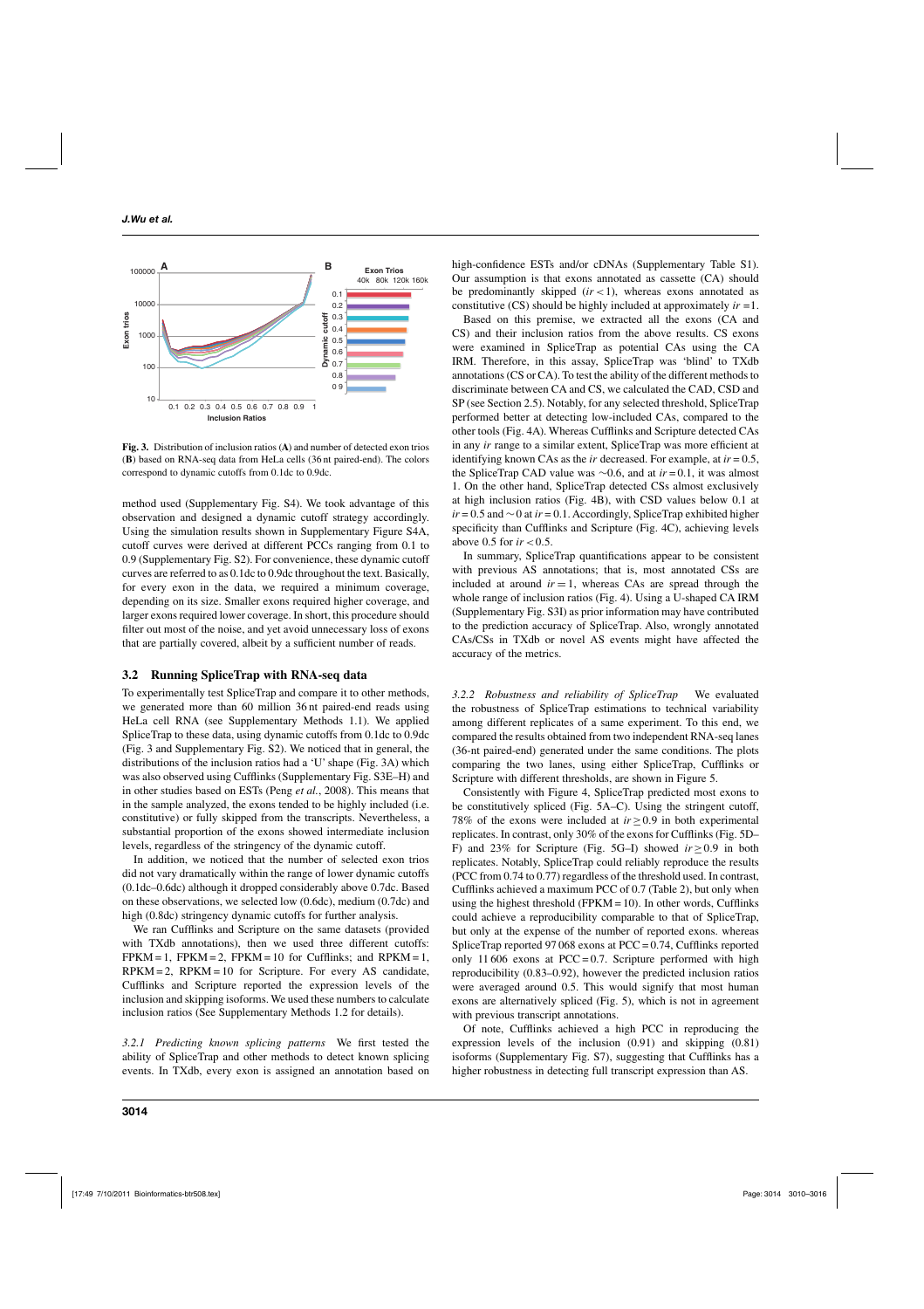

**Fig. 4.** Predicting known splicing patterns using 36 nt paired-end reads from HeLa cells. (**A**) The CAD, (**B**) CSD and (**C**) SP are shown as a function of the inclusion ratios (*x*-axis) for SpliceTrap (black lines), Cufflinks (gray lines) and Scripture (dashed lines). Each method was applied using low (circles), mid (squares) and high (triangles) cutoffs. (0.6dc, 0.7dc and 0.8dc for SpliceTrap, FPKM = 1, FPKM = 2 and FPKM = 10 for Cufflinks; RPKM = 1, RPKM = 2 and RPKM = 10 for Scripture).



**Fig. 5.** Robustness of the inclusion ratio estimations. The charts illustrate the correlations between the inclusion ratios calculated in two independent RNA-seq lanes (36 nt paired-end data from HeLa cells). (**A**–**C**) SpliceTrap at 0.6dc, 0.7dc and 0.8dc, (**D**–**F**) Cufflinks at FPKM = 1, FPKM = 2 and FPKM = 10, (G–I) Scripture at RPKM = 1, RPKM = 2 and RPKM = 10.

**Table 2.** Comparison of two replicates (36 nt paired-end reads)

| Method            | Cutoff            | Exons  | <b>PCC</b> |
|-------------------|-------------------|--------|------------|
| Cufflinks         | $FPKM = 1$        | 52 243 | 0.41       |
| Cufflinks         | $FPKM = 2$        | 38 140 | 0.49       |
| Cufflinks         | $FPKM = 10$       | 11 606 | 0.7        |
| <b>SpliceTrap</b> | 0.6dc             | 97 068 | 0.74       |
| SpliceTrap        | 0.7 <sub>dc</sub> | 90 896 | 0.75       |
| <b>SpliceTrap</b> | 0.8 <sub>dc</sub> | 80 052 | 0.77       |
| Scripture         | $RPKM = 1$        | 70466  | 0.83       |
| Scripture         | $RPKM = 2$        | 49 816 | 0.87       |
| Scripture         | $RPKM = 10$       | 14 022 | 0.92       |

Finally, we wanted to rule out dependencies between the net expression levels and the inclusion ratios detected by SpliceTrap and the other tools. To this end, we ranked all calculated inclusion ratios from one lane in Figure 5(A, D and G) according to the expression levels of the full-length exon trios reported by Cufflinks.

We observed that the inclusion ratios calculated with SpliceTrap were independent of the expression levels, with a constant average rate of ∼0.95 (Supplementary Fig. S5). In contrast, the inclusion ratios calculated with Cufflinks decreased proportionally to the expression levels. The inclusion ratios calculated with Scripture were also constant; however, as in Figure 5, they averaged around 0.5, meaning that most exons in the data are viewed as alternatively spliced.

In conclusion, SpliceTrap can detect AS events in a more reliable and reproducible way, compared to Cufflinks and Scripture, which can be used to quantify local AS events, although with lower accuracy.

#### **4 DISCUSSION**

SpliceTrap is a computational tool fully dedicated to quantify major classes of AS activity based on paired-end RNA-seq data. Unlike other available tools, SpliceTrap focuses on quantifying local exon-inclusion ratios, instead of full-transcript expression levels. Rather than reporting background-based read densities, SpliceTrap utilizes Bayesian statistics to summarize exon-inclusion probabilities derived from every single read-pair. For this reason, SpliceTrap is also insensitive to transcript expression levels.

SpliceTrap was specifically designed to accurately quantify alternative splicing at the single exon level. To achieve this goal, we started by describing the problem with a statistical model based on exon trios/duos, instead of full transcripts. To reduce the number of false positives and yet minimize the loss of information, we applied dynamic cutoffs derived from simulation, rather than using fixed cutoffs. Finally, we adjusted the results using specific inclusionratio models for different AS patterns. In theory, full-transcript quantification tools like Cufflinks and Scripture can also be used to calculate inclusion ratios with TXdb annotations (Supplementary Method 1.2), However, these tools were originally designed and optimized for transcript-level estimation, and our analysis indicates that they are less accurate than SpliceTrap for the specific problem of calculating exon inclusion ratios.